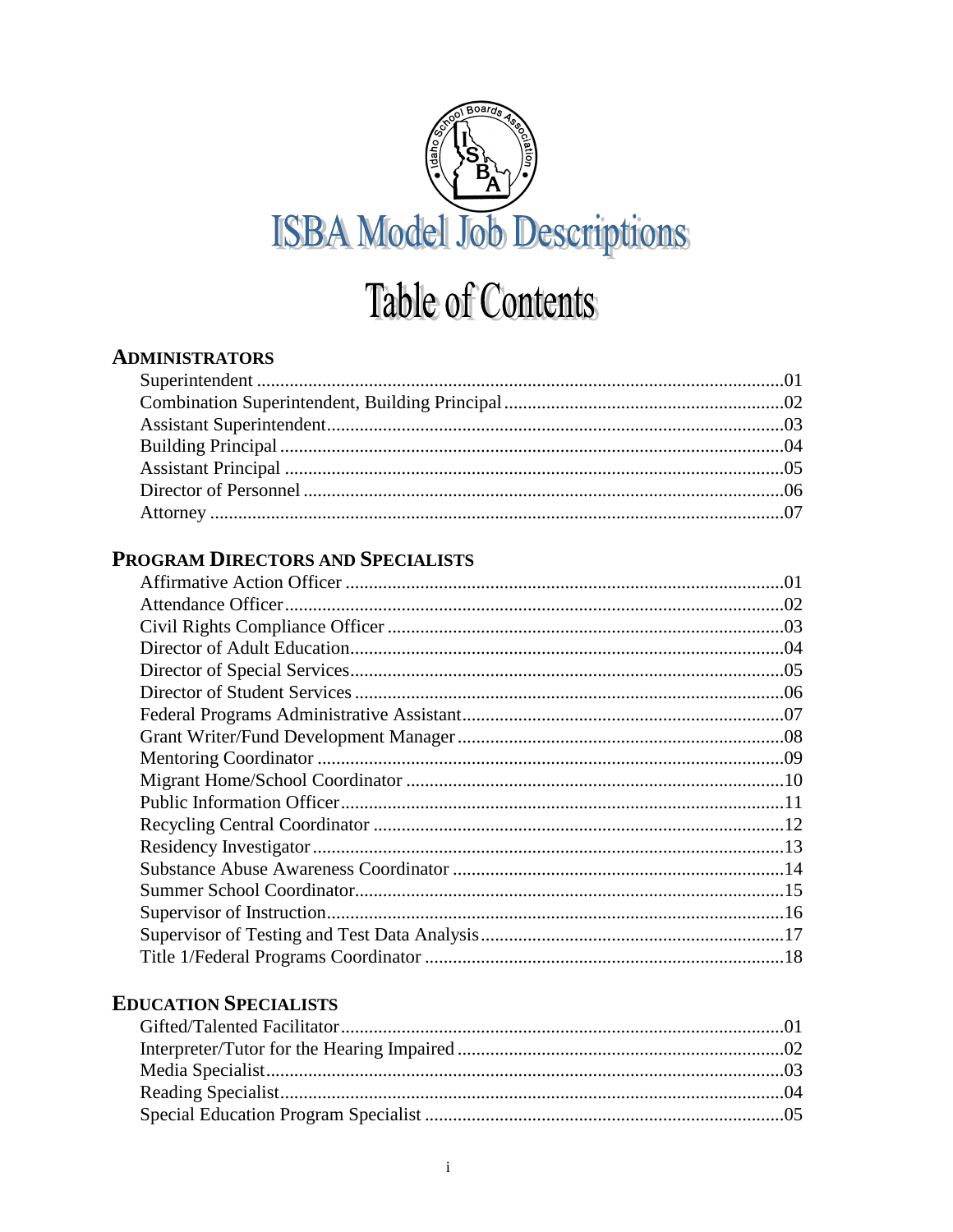# **TEACHERS**

# PARAPROFESSIONALS AND CLASSROOM ASSISTANTS

## **EXTRACURRICULAR ACTIVITIES PERSONNEL**

# HEALTH AND WELLBEING PERSONNEL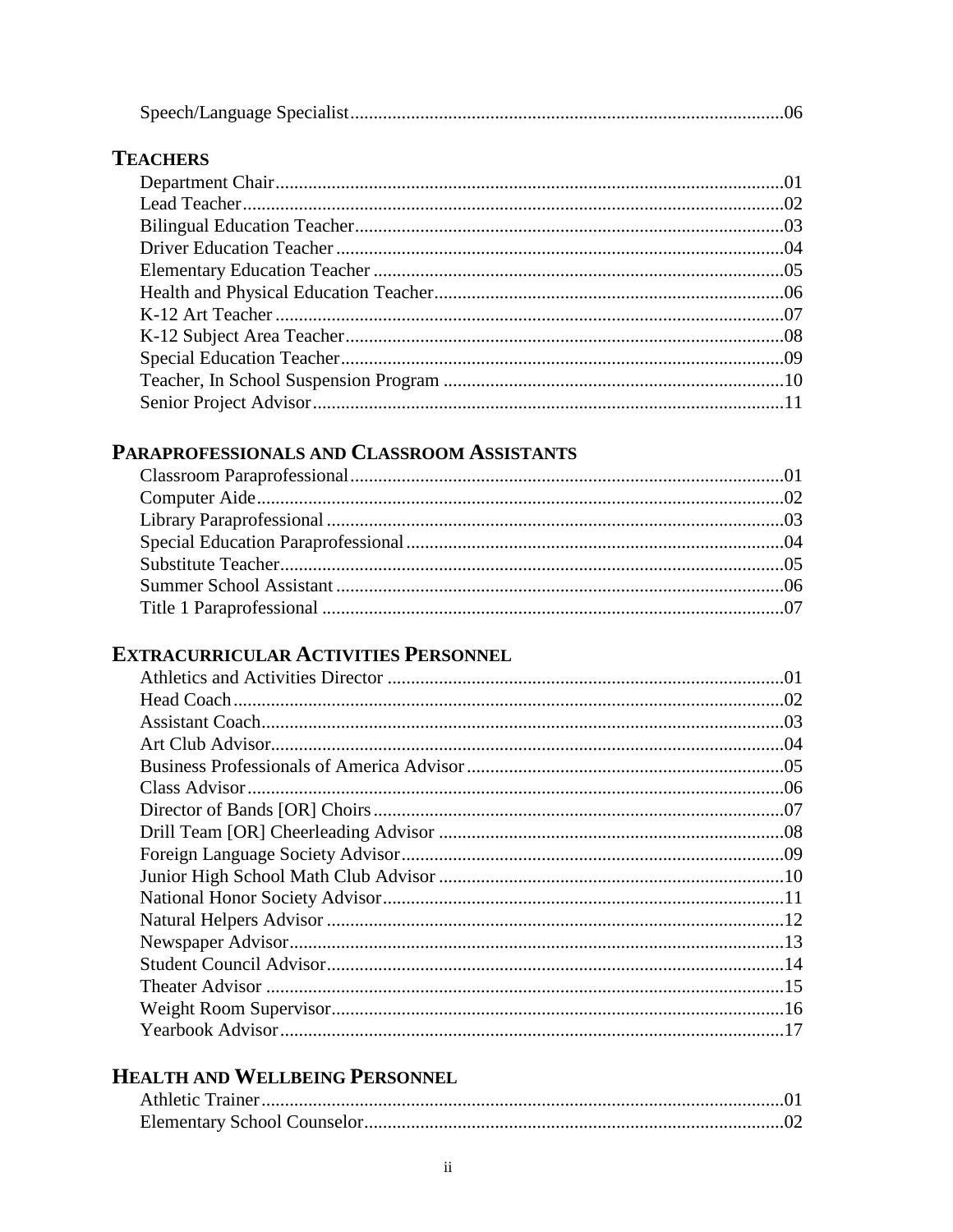## **TECHNOLOGY PERSONNEL**

# **BUSINESS AND BOOKKEEPING PERSONNEL**

## **SECRETARIES AND OFFICE ASSISTANTS**

## **TRANSPORTATION PERSONNEL**

# **KITCHEN AND CAFETERIA PERSONNEL**